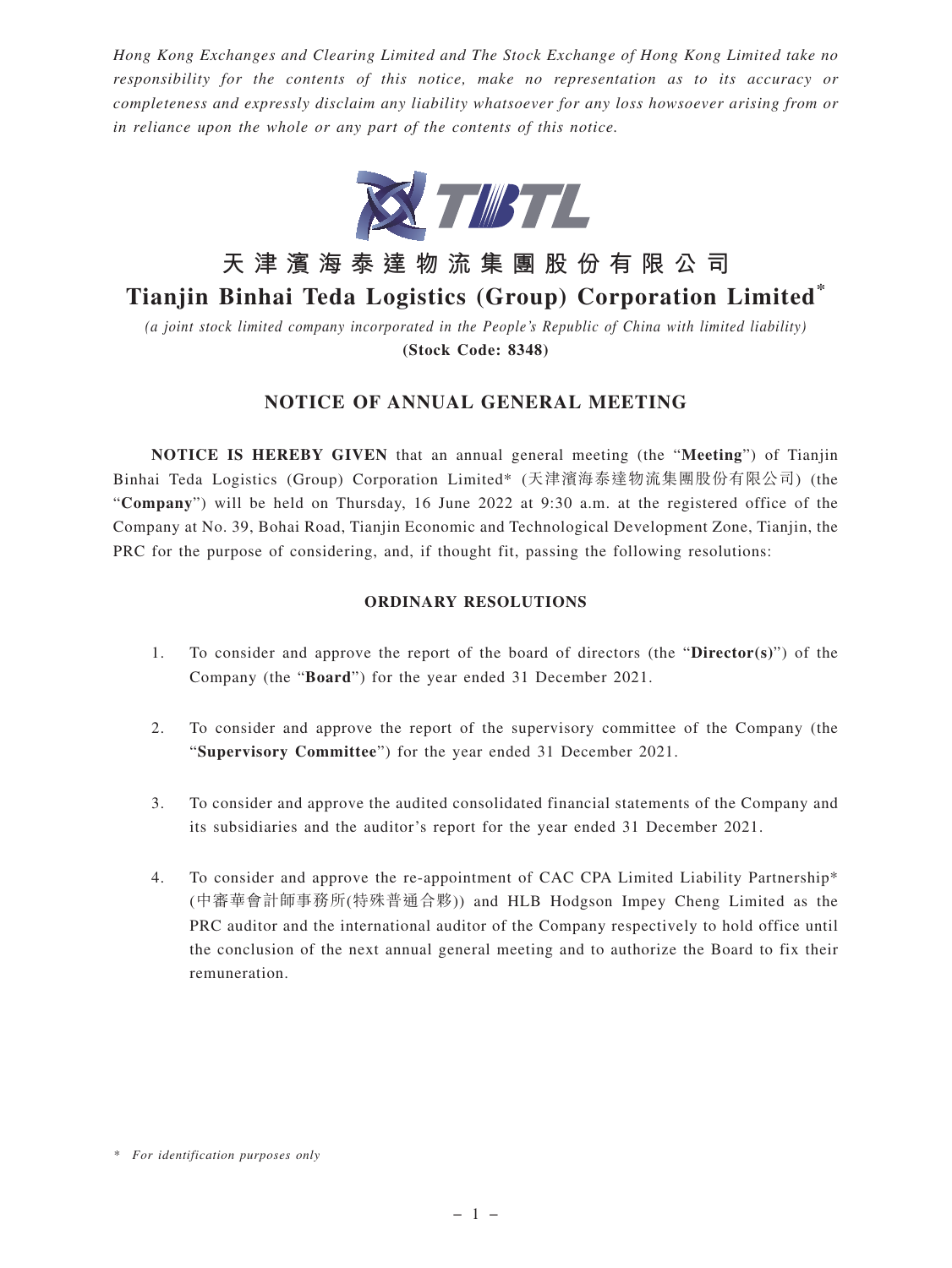5. To consider and approve the appointment of Mr. He Yongjun as an independent non-executive director of the Company for a term starting from the passing of the resolution in the Meeting until the expiry of the term of the then session of the Board, and to authorize the Board to determine the remuneration of Mr. He Yongjun, to enter into a service agreement with him at and subject to the terms and conditions deemed appropriate by the Board and to take all necessary actions and things to execute these arrangements.

#### **SPECIAL RESOLUTIONS**

- 6. To review and approve the resolution on amendments to the Articles of Association of Tianjin Binhai Teda Logistics (Group) Corporation Limited.
- 7. To grant a general mandate to issue, allot and deal with additional domestic shares of nominal value of RMB1.00 each in the share capital of the Company (the "**Domestic Shares**") and/or overseas-listed foreign shares of nominal value of RMB1.00 each in the Share capital of the Company (the "**H Shares**") (collectively, the "**Shares**"), not exceeding 20% of the issued Shares of that class as at the date of the resolution and authorize the Board to make corresponding amendments to the articles of association of the Company (the "**Articles**") as it thinks fit so as to reflect the new capital structure upon the allotment, issuance and dealing of Shares:

#### "**THAT**

- (A) (a) subject to paragraph (c) and in accordance with the relevant requirements of the Rules Governing the Listing of Securities on GEM of The Stock Exchange of Hong Kong Limited, the Articles and the applicable laws and regulations of the PRC, the exercise by the Board during the Relevant Period (as hereinafter defined) of all the powers of the Company to allot, issue and deal with, either separately or concurrently, additional Shares and to make or grant offers, agreements, options and rights of exchange or conversion which might require the exercise of such powers be hereby generally and unconditionally approved;
	- (b) the approval in paragraph (a) shall authorize the Board during the Relevant Period to make or grant offers, agreements, options and rights of exchange or conversion which might require the exercise of such powers after the end of the Relevant Period;
	- (c) the aggregate number of Domestic Shares and/or H Shares to be allotted, issued and dealt with or agreed conditionally or unconditionally to be allotted, issued and dealt with (whether pursuant to an option or otherwise) by the Board pursuant to the approval granted in paragraph (a) shall not exceed 20% of the issued Shares of that class as at the date of passing of this resolution; and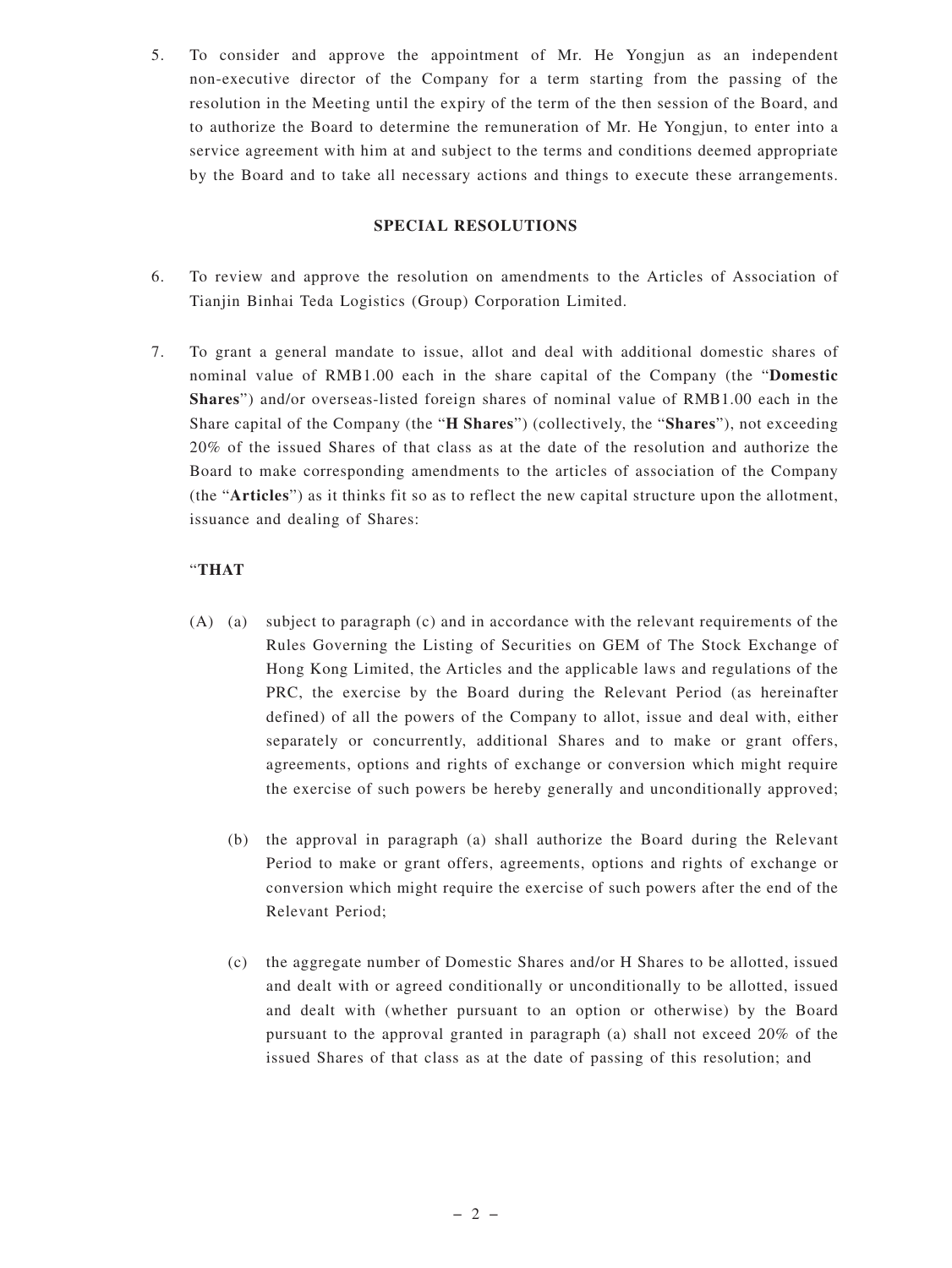(d) for the purposes of this resolution:

"Relevant Period" means the period from the passing of this resolution until whichever is the earliest of:

- (i) the conclusion of the next annual general meeting of the Company;
- (ii) the expiration of the period within which the next annual general meeting of the Company is required to be held by the Articles or other applicable laws; or
- (iii) the revocation or variation of the authority given under this resolution by a special resolution in a general meeting of the Company.
- (B) The Board be authorized to make corresponding amendments to the Articles as it thinks fit so as to reflect the new capital structure upon the allotment, issuance or dealing of Shares as provided in sub-paragraph (a) of paragraph (A) of this resolution."

By order of the Board **天津濱海泰達物流集團股份有限公司 Tianjin Binhai Teda Logistics (Group) Corporation Limited\* Yang Weihong** *Chairman*

Tianjin, the PRC 16 May 2022

*Notes:*

- (i) A member of the Company ("**Member**") entitled to attend and vote at the Meeting is entitled to appoint a proxy or proxies to attend and vote in his stead. A proxy needs not be a Member. A form of proxy for use at the Meeting is enclosed herewith. In the case of joint holders of any Domestic Share(s) or H Share(s), only the person whose name appears first in the register of Members shall be entitled to receive this notice, to attend and exercise all the voting powers attached to such Share(s) at the Meeting, and this notice shall be deemed to be given to all joint holders of such Share(s).
- (ii) To be valid, the form of proxy together with any power of attorney or other authority (if any) under which it is signed or a notarially certified copy of that power of attorney or authority must be deposited with the Company's H Share registrar, Computershare Hong Kong Investor Services Limited, at 17M, Hopewell Centre, 183 Queen's Road East, Wanchai, Hong Kong, and in case of holders of Domestic Shares, to the Company's mailing address at Third floor of the Office Building, No. 39, Bohai Road, Tianjin Economic and Technological Development Zone, Tianjin, the PRC, not later than 24 hours before the time appointed for holding the Meeting or any adjournment thereof or the time appointed for passing the resolutions. Delivery of the form of proxy shall not preclude a Member from attending and voting in person at the Meeting and, in such event, the instrument appointing a proxy shall be deemed to be revoked.

*<sup>\*</sup> For identification purposes only*